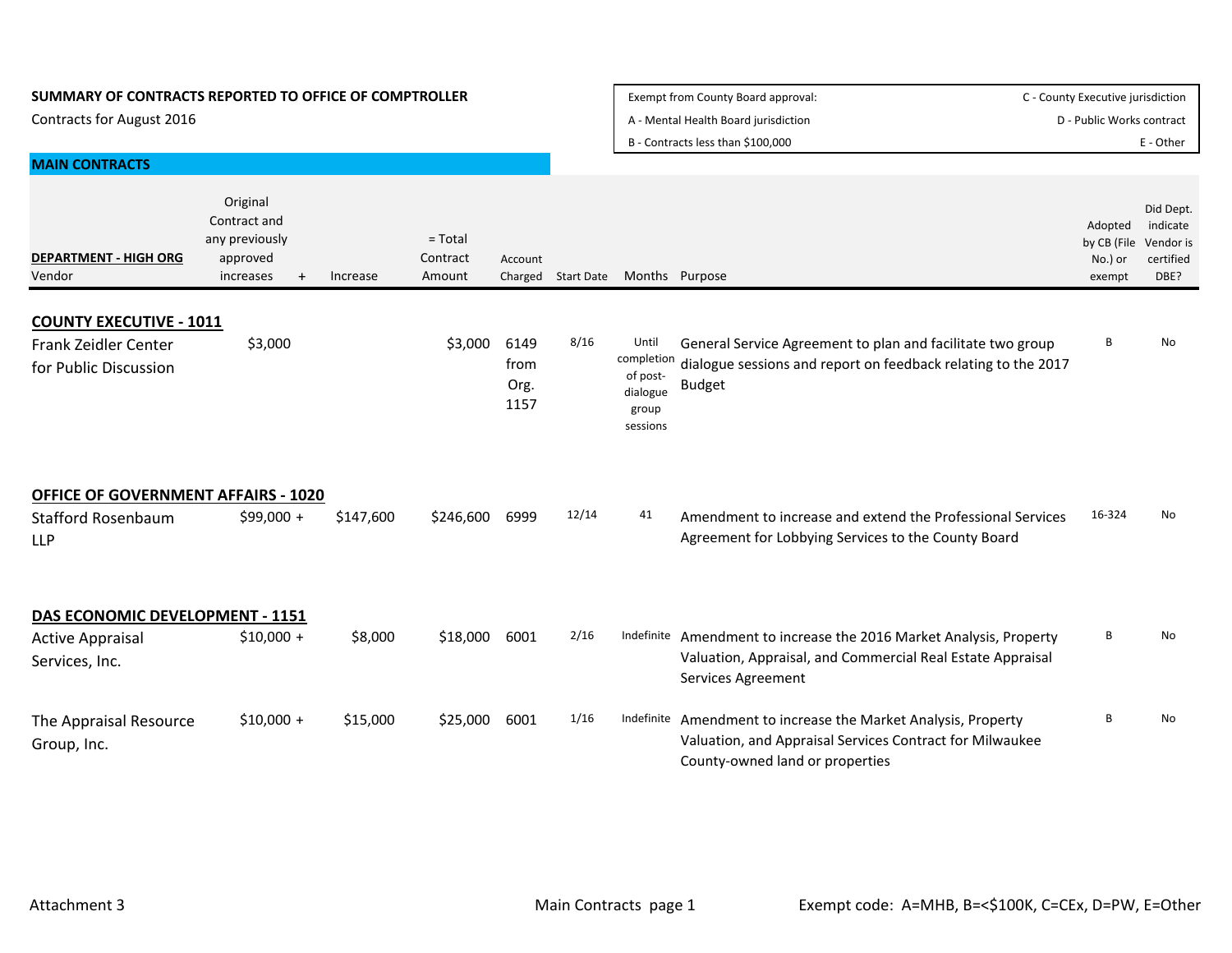| <b>DEPARTMENT - HIGH ORG</b><br>Vendor                | Original<br>Contract and<br>any previously<br>approved<br>increases<br>$\overline{+}$ | Increase                                 | $=$ Total<br>Contract<br>Amount | Account      | Charged Start Date |                           | Months Purpose                                                                                                                                                                                                                             | Adopted<br>by CB (File<br>No.) or<br>exempt | Did Dept.<br>indicate<br>Vendor is<br>certified<br>DBE? |
|-------------------------------------------------------|---------------------------------------------------------------------------------------|------------------------------------------|---------------------------------|--------------|--------------------|---------------------------|--------------------------------------------------------------------------------------------------------------------------------------------------------------------------------------------------------------------------------------------|---------------------------------------------|---------------------------------------------------------|
| <b>DAS FACILITIES MANAGEMENT - 1151</b>               |                                                                                       |                                          |                                 |              |                    |                           |                                                                                                                                                                                                                                            |                                             |                                                         |
| <b>Clark Building Joint</b>                           | $$1,997,172 +$                                                                        | \$32,302                                 | \$2,029,474                     | 8555         | 1/15               | $63 +$<br>possibly        | Second Amendment to the Lease for space at 633 W.                                                                                                                                                                                          | C                                           | No                                                      |
| Venture, Towne Realty,                                | <b>Base Rent</b>                                                                      | for<br>alterations                       |                                 |              |                    | 120                       | Wisconsin Ave. - This amendment allows Landlord to make<br>alterations at \$32,302 in Tenant's expense.                                                                                                                                    | initially                                   |                                                         |
| Inc. (also listed as<br>Zilber Property Group,        | Electricity,<br>storage,                                                              |                                          |                                 |              |                    |                           |                                                                                                                                                                                                                                            | 14-702                                      |                                                         |
| Towne Realty, Inc., in<br>past)                       | conference<br>room charges                                                            |                                          |                                 |              |                    |                           |                                                                                                                                                                                                                                            |                                             |                                                         |
| <b>Clark Building Joint</b><br>Venture, Towne Realty, | $$2,029,474 +$                                                                        | \$123,605<br>additional<br>Base Rent for | \$2,156,708                     | 6109<br>6149 | 1/15               | $63 +$<br>possibly<br>120 | Third Amendment to the Lease for space at 633 W. Wisconsin<br>Ave. - The Third Amendment expands the leased space to                                                                                                                       | C<br>initially                              | No                                                      |
| Inc.                                                  |                                                                                       | Suite 705                                |                                 |              |                    |                           | include Suite 705 for additional base rent and provides that<br>Landlord will improve Suite 705 for a one-time \$3,629 lump<br>sum charged to Tenant and for part of the additional base                                                   | 14-702                                      |                                                         |
|                                                       |                                                                                       | \$3,629 for<br>improvements              |                                 |              |                    |                           | rent.                                                                                                                                                                                                                                      |                                             |                                                         |
| Cotter Consulting, Inc.                               | \$23,750                                                                              |                                          | \$23,750                        | 6610         | 8/16               | 5                         | Inspection and Oversight Services during the construction of<br>underground chilled water and steam trench boxes at<br>Milwaukee Regional Medical Center - MRMC Thermal will later<br>reimburse Milwaukee County per a separate agreement. | B                                           | Yes                                                     |
| Noffke Roofing Co., LLC                               | \$18,575                                                                              |                                          | \$18,575                        | 8588         | 7/16               | 6                         | Agreement for replacement of the flat roof at Villa Terrace                                                                                                                                                                                | D                                           | No                                                      |
| Noffke Roofing Co., LLC                               | \$16,600                                                                              |                                          | \$16,600                        | 8588         | 7/16               | 6                         | Agreement for repair of the tile roof at Villa Terrace                                                                                                                                                                                     | D                                           | No                                                      |
| <b>GRAEF</b>                                          | \$11,000                                                                              |                                          | \$11,000                        | 8588         | 8/16               | 5                         | Structural Engineering / Investigation Services for Mechanical<br>Floor Room Repair at the Milwaukee Public Museum                                                                                                                         | В                                           | No                                                      |
| <b>Quorum Architects</b>                              | \$2,967                                                                               |                                          | \$2,967                         | 6149         | 8/16               | 5                         | Develop preliminary fit plans to confirm whether a proposed<br>office suite is suitable for a new Office of Emergency<br>Management location                                                                                               | B                                           | Yes                                                     |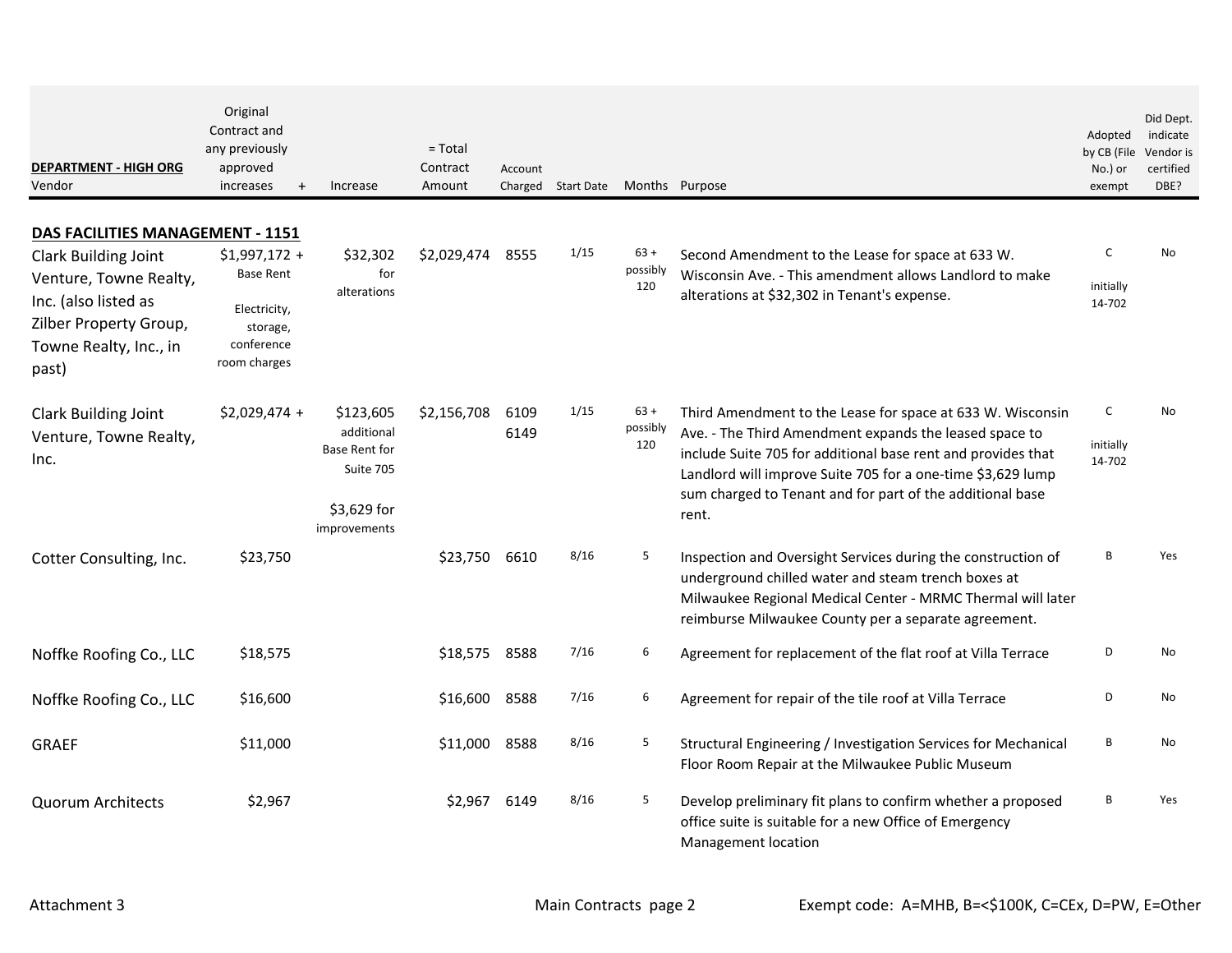| <b>DEPARTMENT - HIGH ORG</b><br>Vendor              | Original<br>Contract and<br>any previously<br>approved<br>increases | $\ddot{}$ | Increase | $=$ Total<br>Contract<br>Amount | Account | Charged Start Date |    | Months Purpose                                                                                                                                                                                                                                                   | Adopted<br>by CB (File<br>No.) or<br>exempt | Did Dept.<br>indicate<br>Vendor is<br>certified<br>DBE? |
|-----------------------------------------------------|---------------------------------------------------------------------|-----------|----------|---------------------------------|---------|--------------------|----|------------------------------------------------------------------------------------------------------------------------------------------------------------------------------------------------------------------------------------------------------------------|---------------------------------------------|---------------------------------------------------------|
| DAS INFORMATION MANAGEMENT SERVICES DIVISION - 1160 |                                                                     |           |          |                                 |         |                    |    |                                                                                                                                                                                                                                                                  |                                             |                                                         |
| Experis Finance US, LLC                             | \$23,900                                                            |           |          | \$23,900                        | 6149    | 8/16               | 5  | Professional Services Contract for the provision of technical<br>support for an audit of Milwaukee County IT Security<br>Remediation Needs and to help correct or remediate mutually<br>identified, high-risk vulnerabilities - This includes Phases 1 and<br>2. | B                                           | No                                                      |
| <b>HIGHWAYS AND BRIDGES CAPITAL - 1200</b>          |                                                                     |           |          |                                 |         |                    |    |                                                                                                                                                                                                                                                                  |                                             |                                                         |
| <b>GRAEF</b>                                        | $$85,331 +$                                                         |           | \$2,378  | \$87,710 6146                   |         | 7/15               | 18 | Amendment 2 to Design Engineering Services Contract for<br>WH010161 - Reconstruct S. 13th Street (W. Drexel Ave. to W.<br>Rawson Ave.) for additional survey work, investigations, and<br>reporting                                                              | B                                           | <b>No</b>                                               |
| NuGen Johnson, LLC                                  | $$328,885 +$                                                        |           | \$5,000  | \$328,885                       | 8530    | 10/15              | 3  | Increased encumbrance for WH087022 - Rawson Avenue<br>Culvert Pipes Replacement and WH238012 - W. Layton Avenue<br><b>Bridge</b>                                                                                                                                 | D                                           | No                                                      |
| <b>AIRPORT CAPITAL - 1300</b>                       |                                                                     |           |          |                                 |         |                    |    |                                                                                                                                                                                                                                                                  |                                             |                                                         |
| <b>Century Fence</b>                                | \$243,331                                                           |           |          | \$243,331                       | 8527    | 6/16               | 7  | Contract for WA125012 - GMIA Security & Wildlife Deterrent<br>Perimeter Fencing to remove old fence and tree; install<br>temporary fence; and install new fence, gates, and topsoil                                                                              | D                                           | No                                                      |
| OPN Architects, Inc.                                | \$298,905                                                           |           |          | \$298,905                       | 6146    | 8/16               | 8  | Architectural Design Services for WA205012 - GMIA Rescue<br>and Fire Fighting Addition - Services shall include the program<br>and master plan, schematic design, design development,<br>contract documents, bidding, and construction administration.           | $\mathsf{C}$                                | <b>No</b>                                               |
| Pieper Electric, Inc.                               | \$357,679                                                           |           |          | \$357,679                       | 8527    | 7/16               | 6  | Agreement for WA194012 - GMIA Taxiway Cabling and<br><b>Lighting Replacement</b>                                                                                                                                                                                 | D                                           | No                                                      |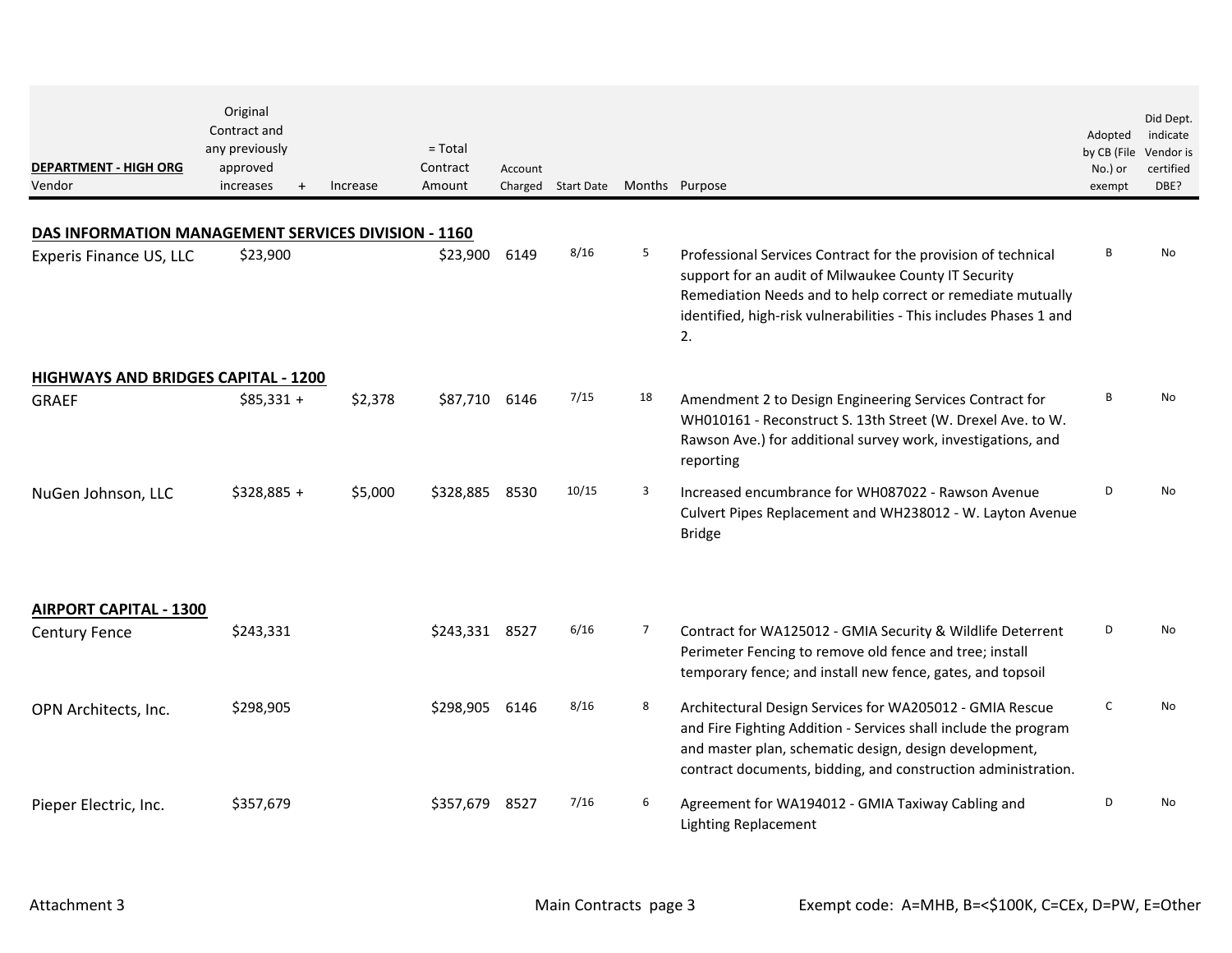| <b>DEPARTMENT - HIGH ORG</b><br>Vendor | Original<br>Contract and<br>any previously<br>approved<br>increases<br>$+$ | Increase | $=$ Total<br>Contract<br>Amount | Account      | Charged Start Date |              | Months Purpose                                                                                                                                                                                                                                                                                                                                                 | Adopted<br>by CB (File<br>No.) or<br>exempt | Did Dept.<br>indicate<br>Vendor is<br>certified<br>DBE? |
|----------------------------------------|----------------------------------------------------------------------------|----------|---------------------------------|--------------|--------------------|--------------|----------------------------------------------------------------------------------------------------------------------------------------------------------------------------------------------------------------------------------------------------------------------------------------------------------------------------------------------------------------|---------------------------------------------|---------------------------------------------------------|
| PARKS CAPITAL - 1400                   |                                                                            |          |                                 |              |                    |              |                                                                                                                                                                                                                                                                                                                                                                |                                             |                                                         |
| Inspec                                 | \$5,700                                                                    |          |                                 | \$5,700 6146 | 7/16               | 6            | Engineering Analysis Services to perform a leak investigation<br>for WP172182 - Martin Luther King, Jr., Community Center<br>Waterproofing Membrane Repair                                                                                                                                                                                                     | В                                           | No                                                      |
| <b>GRAEF</b>                           | $$29,500 +$                                                                | \$7,400  | \$36,900 6146                   |              | 4/16               | 9            | Fee Increase 1 for Consulting Services to update estimates for<br>repair or rebuild options for WP490011 - Mitchell Park<br>Conservatory 2008 Report Update - Consultant will develop<br>more detailed cost estimates for additional options, conduct<br>additional research, and extend the completion date.                                                  | В                                           | No                                                      |
| LF Green Development<br><b>LLC</b>     | \$1,288                                                                    |          | \$1,288                         | 6146         | 8/16               | $\mathbf{1}$ | Asbestos Abatement Oversight for WP618012 - Washington<br>Park Blatz Temple of Music Band Shell                                                                                                                                                                                                                                                                | B                                           | Yes                                                     |
| LF Green Development<br>LLC.           | \$1,288                                                                    |          | \$1,288                         | 6146         | 8/16               | $\mathbf{1}$ | Asbestos Abatement Oversight for WP368101 - Pulaski Park<br>Pavilion                                                                                                                                                                                                                                                                                           | B                                           | Yes                                                     |
| Masonry Restoration,<br>Inc.           | \$358,926                                                                  |          | \$358,926                       | 8509         | 7/16               | 6            | Agreement for Desert Dome Safety Mesh Installation for<br>WP490022 - Mitchell Domes Mesh Installation and by<br>proposing to use some funds in WP490012 - Mitchell Domes<br>Plan/Netting                                                                                                                                                                       | D                                           | Yes                                                     |
| Leedy & Petzold<br>Associates, LLC     | $$29,900 +$                                                                | \$856    | \$30,756 6146                   |              | 5/15               | 20           | Fee Increase 2 for Engineering, Planning, and Design Services<br>for WP465012 - Tennis Court Lighting at McKinley, Lake,<br>Humboldt, and Jackson Parks - The Department of Parks,<br>Recreation, and Culture requires a specific panelboard, so the<br>consultant had to complete a second submittal review that<br>was not planned in the original proposal. | B                                           | <b>No</b>                                               |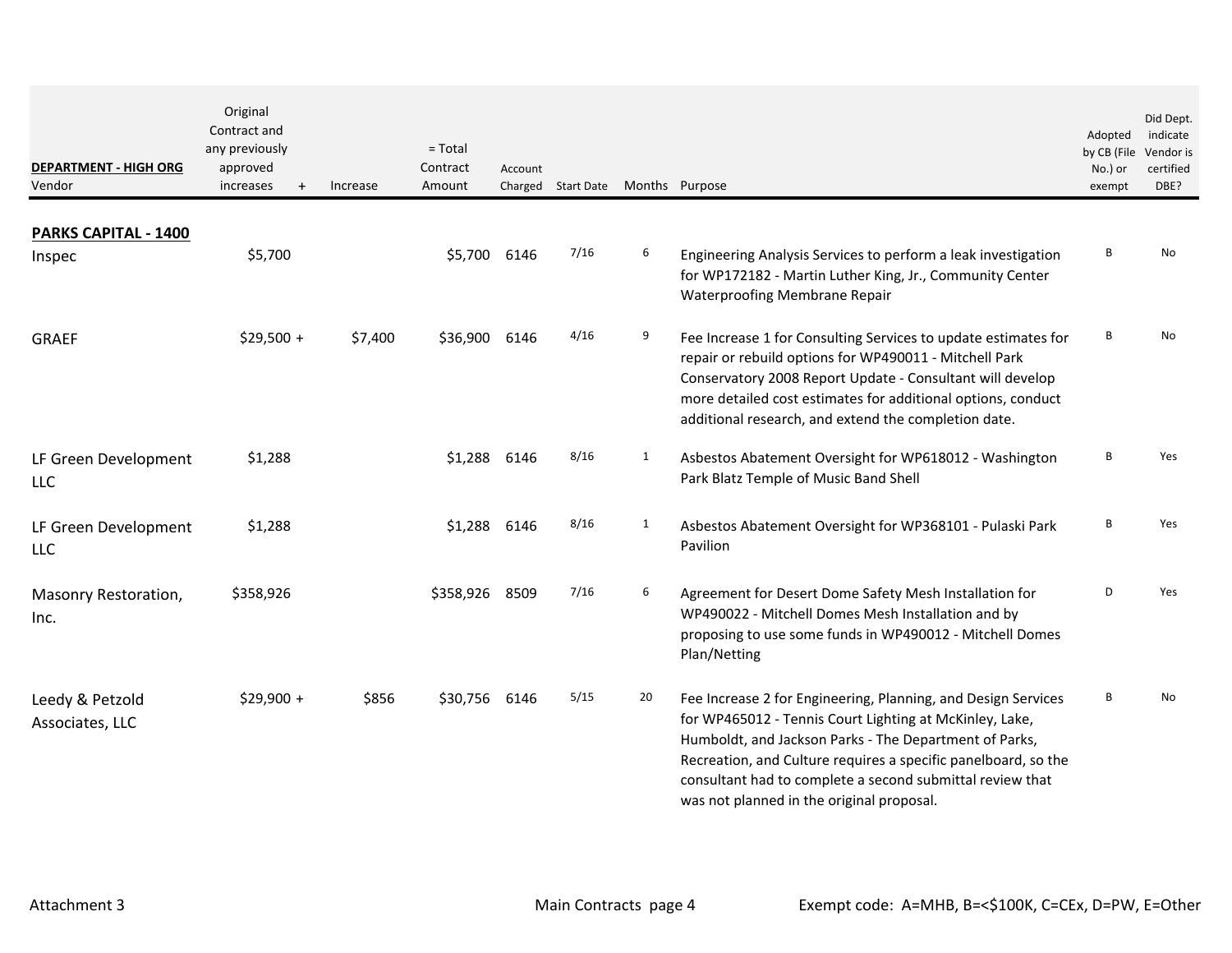| <b>DEPARTMENT - HIGH ORG</b><br>Vendor | Original<br>Contract and<br>any previously<br>approved<br>increases | Increase<br>$+$ | $=$ Total<br>Contract<br>Amount | Account    | Charged Start Date |    | Months Purpose                                                                                                                                                                                                                                                                                                                                                                                                                                                                                                                                                                 | Adopted<br>by CB (File<br>No.) or<br>exempt | Did Dept.<br>indicate<br>Vendor is<br>certified<br>DBE? |
|----------------------------------------|---------------------------------------------------------------------|-----------------|---------------------------------|------------|--------------------|----|--------------------------------------------------------------------------------------------------------------------------------------------------------------------------------------------------------------------------------------------------------------------------------------------------------------------------------------------------------------------------------------------------------------------------------------------------------------------------------------------------------------------------------------------------------------------------------|---------------------------------------------|---------------------------------------------------------|
| MILWAUKEE PUBLIC MUSEUM CAPITAL - 1550 |                                                                     |                 |                                 |            |                    |    |                                                                                                                                                                                                                                                                                                                                                                                                                                                                                                                                                                                |                                             |                                                         |
| Leedy & Petzold<br>Associates, LLC     | \$21,500                                                            |                 | \$21,500                        | 6146       | 8/16               | 5  | Engineering, Planning, and Design Services for WM563011 -<br>MPM Security System Upgrades                                                                                                                                                                                                                                                                                                                                                                                                                                                                                      | C                                           | No                                                      |
| Jackson / MacCudden,<br>Inc.           | \$307                                                               |                 | \$307                           | 6146       | 8/16               | 5  | Inspection Services to determine presence of asbestos-<br>containing materials for WM010011 - MPM Elevator<br>Modernization                                                                                                                                                                                                                                                                                                                                                                                                                                                    | C                                           | No                                                      |
| LF Green Development<br><b>LLC</b>     | \$922                                                               |                 |                                 | \$922 6146 | 8/16               | 5  | Final Clearance and Air Sampling Services as part of asbestos<br>abatement for WM010011 - MPM Elevator Modernization                                                                                                                                                                                                                                                                                                                                                                                                                                                           | C                                           | Yes                                                     |
| Platt Construction, Inc.               | \$188,874                                                           |                 | \$188,874                       | 8509       | 8/16               | 5  | Agreement for WM019012 - MPM North Plaza Waterproofing<br>Membrane Replacement                                                                                                                                                                                                                                                                                                                                                                                                                                                                                                 | D                                           | Yes                                                     |
| <b>ZOO CAPITAL - 1575</b>              |                                                                     |                 |                                 |            |                    |    |                                                                                                                                                                                                                                                                                                                                                                                                                                                                                                                                                                                |                                             |                                                         |
| <b>Gilbane Building</b><br>Company     | $$99,945 +$                                                         | \$538,870       | \$638,815                       | 6146       | 8/15               | 5  | Fee Increase 1 for Construction Management Services for<br>WZ150071 - Zoo West Entrance Complex and WZ150091 -<br><b>Otter Exhibit</b>                                                                                                                                                                                                                                                                                                                                                                                                                                         | C                                           | No                                                      |
| <b>OTHER AGENCIES CAPITAL - 1850</b>   |                                                                     |                 |                                 |            |                    |    |                                                                                                                                                                                                                                                                                                                                                                                                                                                                                                                                                                                |                                             |                                                         |
| Plante & Moran, PLLC                   | $$33,840 +$                                                         | \$49,820        | \$83,660 6146                   |            | 2/16               | 12 | Amendment 1 to the Professional Services Agreement for the<br>Enterprise Resource Planning Modernization Project for<br>WO60201 - Mainframe Applications Migration to review<br>existing point-of-sale systems at the Zoo and Parks and to help<br>select and implement a new point-of-sale solution - This<br>amendment adds the provision of software RFP preparation<br>and vendor selection consulting services and adds a term from<br>7/11/2016 through 1/31/2017 to choose and implement a<br>new POS solution for the Department of Parks, Recreation,<br>and Culture. | B                                           | No                                                      |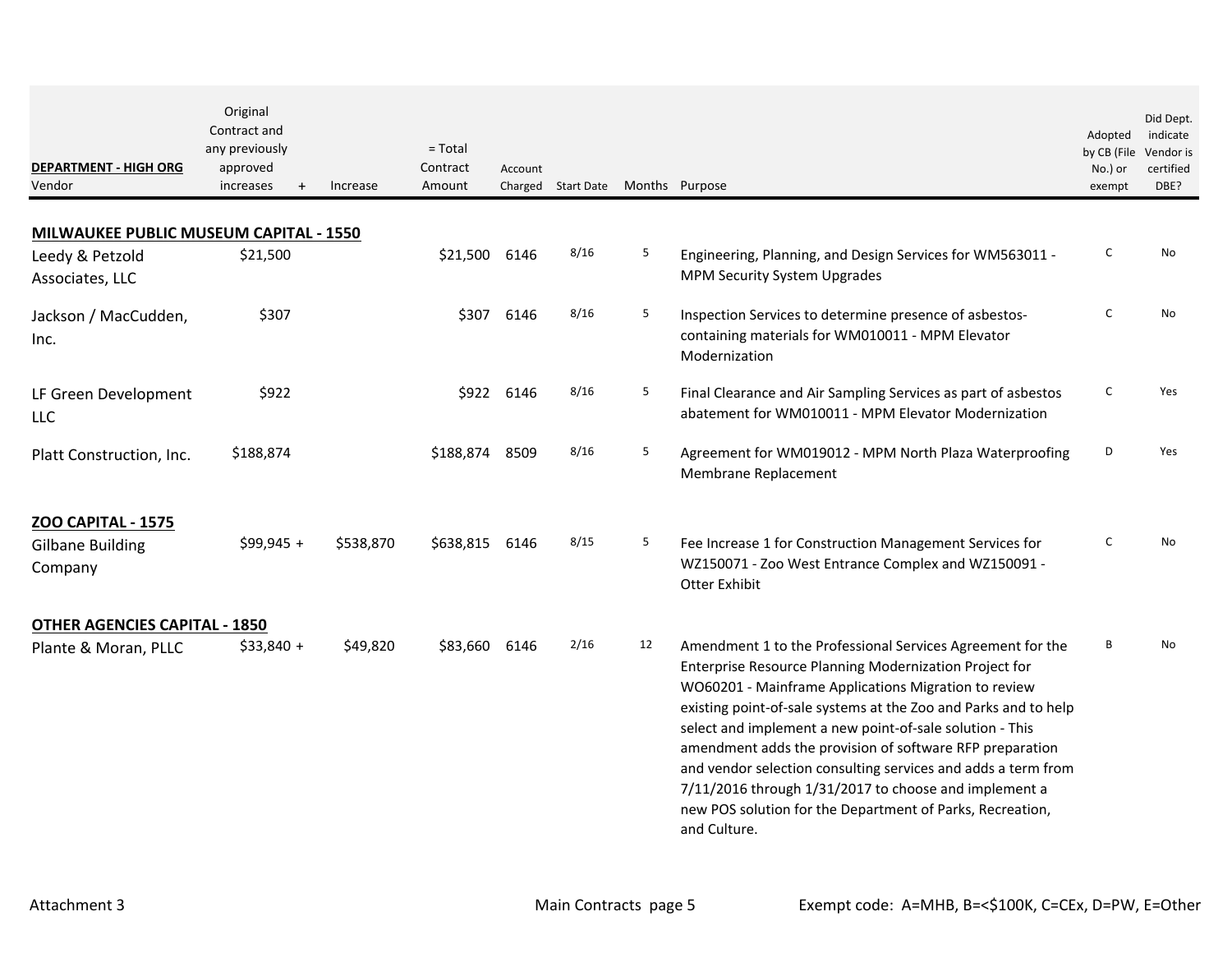| <b>DEPARTMENT - HIGH ORG</b><br>Vendor           | Original<br>Contract and<br>any previously<br>approved<br>increases<br>$\ddot{}$ | Increase  | $=$ Total<br>Contract<br>Amount | Account |      | Charged Start Date Months Purpose                                 |                                                                                                                                                                                                                                                                                                                                                                                             | Adopted<br>by CB (File<br>No.) or<br>exempt | Did Dept.<br>indicate<br>Vendor is<br>certified<br>DBE? |
|--------------------------------------------------|----------------------------------------------------------------------------------|-----------|---------------------------------|---------|------|-------------------------------------------------------------------|---------------------------------------------------------------------------------------------------------------------------------------------------------------------------------------------------------------------------------------------------------------------------------------------------------------------------------------------------------------------------------------------|---------------------------------------------|---------------------------------------------------------|
| <b>OTHER AGENCIES CAPITAL - 1850 Continued</b>   |                                                                                  |           |                                 |         |      |                                                                   |                                                                                                                                                                                                                                                                                                                                                                                             |                                             |                                                         |
| Northwoods Strategic<br><b>Web Solutions</b>     | $$194,155 +$                                                                     | \$0       | \$194,155                       | 6146    | 6/16 | $24 +$<br>possibly 12<br>or until<br>provide<br>deliver-<br>ables | Amendment 1 to the Professional Services Contract for<br>Countywide Branding, Website Design, and Development as<br>part of WO632011 - Internet/Intranet Rebuild/Redesign - This<br>amendment clarifies the payment terms, scope, milestones,<br>and deliverables including strategy, discovery, website content<br>management system upgrade, design, implementation, and<br>finalization. | 16-280                                      | No                                                      |
| Allcon, LLC                                      | \$674,070                                                                        |           | \$674,070                       | 8509    | 7/16 | 6                                                                 | Agreement to modernize passenger elevator #1 at Uihlein Hall<br>for WO888022 in compliance with fire alarm, ventilation, and<br>ADA code                                                                                                                                                                                                                                                    | D                                           | Yes                                                     |
| <b>Giles Engineering</b><br>Associates, Inc.     | \$4,087                                                                          |           | \$4,087                         | 6146    | 8/16 | 5                                                                 | Geotechnical and Materials Testing Services to evaluate the<br>existing soil structure prior to pavement reconstruction for<br>WO077011 - Oak Creek Parkway (Railroad Tracks to S. Chicago<br>Ave.)                                                                                                                                                                                         | B                                           | No                                                      |
| Sigma Development,<br>Inc.                       | \$3,870                                                                          |           | \$3,870                         | 6146    | 8/16 | 5                                                                 | Storm Sewer Televising Services to complete a storm sewer<br>assessment prior to pavement reconstruction for WO077011 -<br>Oak Creek Parkway (Railroad Tracks to S. Chicago Ave.)                                                                                                                                                                                                           | B                                           | No                                                      |
| <b>HUMAN RESOURCES AND PAYROLL SYSTEM - 1921</b> |                                                                                  |           |                                 |         |      |                                                                   |                                                                                                                                                                                                                                                                                                                                                                                             |                                             |                                                         |
| Ceridian HCM                                     | $$11,310,000 +$                                                                  | \$100,000 | \$11,410,000                    | 6006    | 7/05 | 132                                                               | 2016 encumbrance increase as part of the second Extended<br>Term (7/29/13-7/29/16)                                                                                                                                                                                                                                                                                                          | 13-456                                      | No                                                      |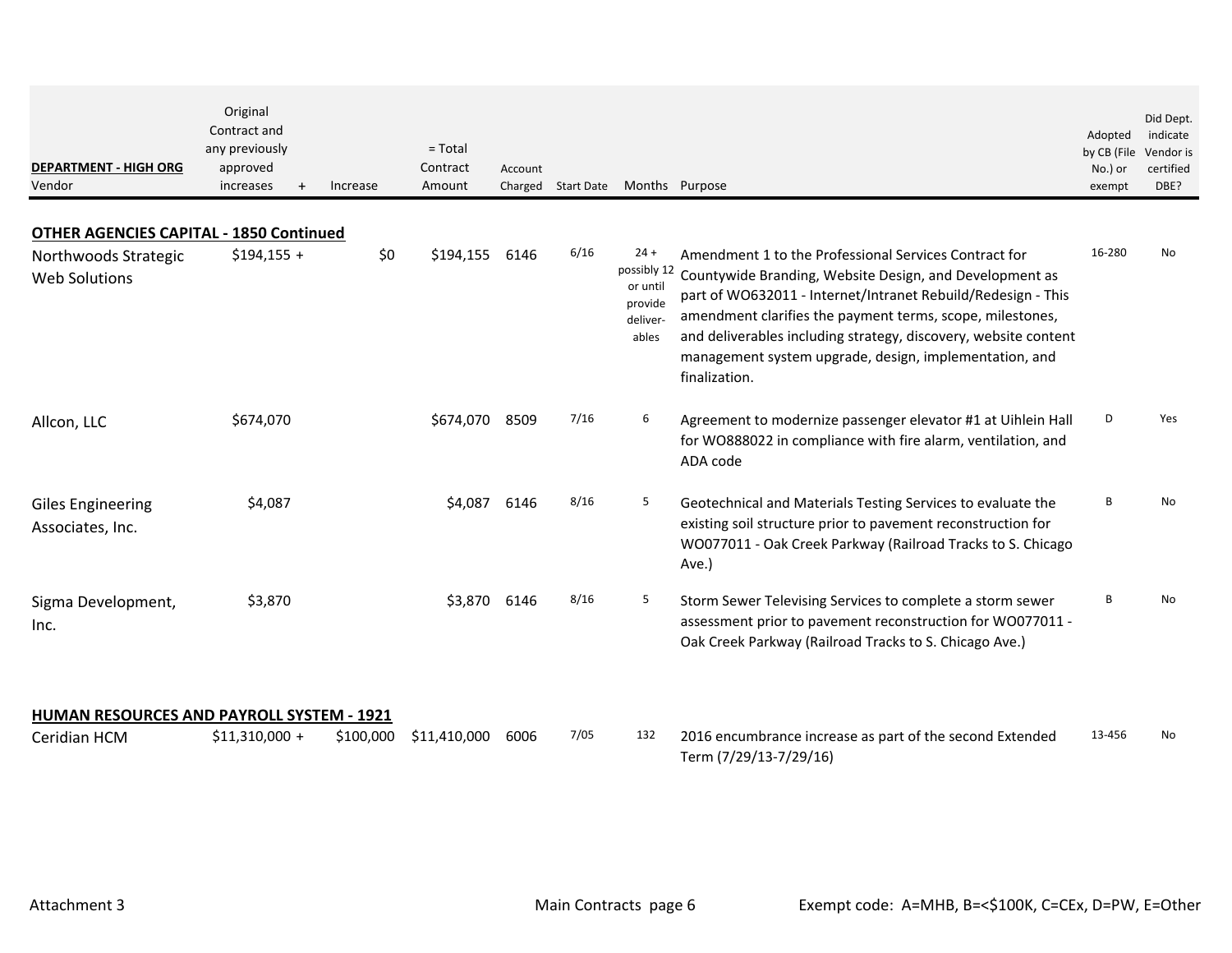| <b>DEPARTMENT - HIGH ORG</b><br>Vendor                                         | Original<br>Contract and<br>any previously<br>approved<br>increases<br>$\ddot{}$ | Increase | $=$ Total<br>Contract<br>Amount | Account<br>Charged | Start Date |                                                             | Months Purpose                                                                                                                                                                                                                                                                                                                                                   | Adopted<br>by CB (File<br>No.) or<br>exempt | Did Dept.<br>indicate<br>Vendor is<br>certified<br>DBE? |
|--------------------------------------------------------------------------------|----------------------------------------------------------------------------------|----------|---------------------------------|--------------------|------------|-------------------------------------------------------------|------------------------------------------------------------------------------------------------------------------------------------------------------------------------------------------------------------------------------------------------------------------------------------------------------------------------------------------------------------------|---------------------------------------------|---------------------------------------------------------|
| <b>COMBINED COURTS RELATED OPERATIONS - 2000</b>                               |                                                                                  |          |                                 |                    |            |                                                             |                                                                                                                                                                                                                                                                                                                                                                  |                                             |                                                         |
| Interdisciplinary<br><b>Training Institute</b>                                 | $$4,000 +$                                                                       | \$4,000  | \$8,000                         | 6148               | 4/16       | 9                                                           | Amendment 1 to the Professional Services Agreement to<br>provide Specialized Training for Healthy Infant Court partners<br>including use of the Neurorelated Framework Model for child<br>welfare decisions - This amendment will increase<br>compensation, extend the dates of performance, and add at<br>least 20 hours of consultation outside the courtroom. | B                                           | No                                                      |
| Dr. Larry Burd                                                                 | \$1,661                                                                          |          | \$1,661                         | 6148               | 8/16       | $\overline{2}$                                              | Contractor shall provide a half day training for the Family Drug<br>Treatment Court and the Healthy Infant Court regarding Fetal<br>Alcohol Syndrome Disorder                                                                                                                                                                                                    | 15-642                                      | No                                                      |
| Shaun Floerke                                                                  | \$2,302                                                                          |          | \$2,302                         | 6148               | 8/16       | $\overline{2}$                                              | Contractor shall provide a half day training for the Family Drug<br>Treatment Court and partners regarding team dynamics, role<br>definition, cross-system collaboration, team building, and best<br>practices                                                                                                                                                   | 15-642                                      | No                                                      |
| Julie Seitz                                                                    | \$2,302                                                                          |          | \$2,302                         | 6148               | 8/16       | $\overline{2}$                                              | Contractor shall provide a half day training for the Family Drug<br>Treatment Court and partners regarding team dynamics, role<br>definition, cross-system collaboration, team building, and best<br>practices                                                                                                                                                   | 15-642                                      | No                                                      |
| <b>IMPACT</b> (previously<br><b>IMPACT Planning</b><br>Council / Impact, Inc.) | $$10,600 +$                                                                      | \$2,500  | \$13,100                        | 6148               | 1/16       | 12                                                          | Amendment to the Professional Services Agreement for<br>Evaluation Services for the Family Drug Day Treatment Court -<br>This amendment is to create a separate database to capture<br>cases involved in the Healthy Infant Court.                                                                                                                               | 15-642                                      | No                                                      |
| Office of Wisconsin<br>Director of State<br>Courts                             | \$35,000<br>for 2016                                                             |          | \$35,000<br>for 2016            | 6148               | 6/97       | Indefinite<br>(auto-<br>renews<br>each<br>calendar<br>year) | 2016 encumbrance of the Agreement for the Director to<br>order, receive, catalog, and set up each judge's and the central<br>resource libraries; provide computer research training; and<br>conduct research                                                                                                                                                     | 15-642                                      | No                                                      |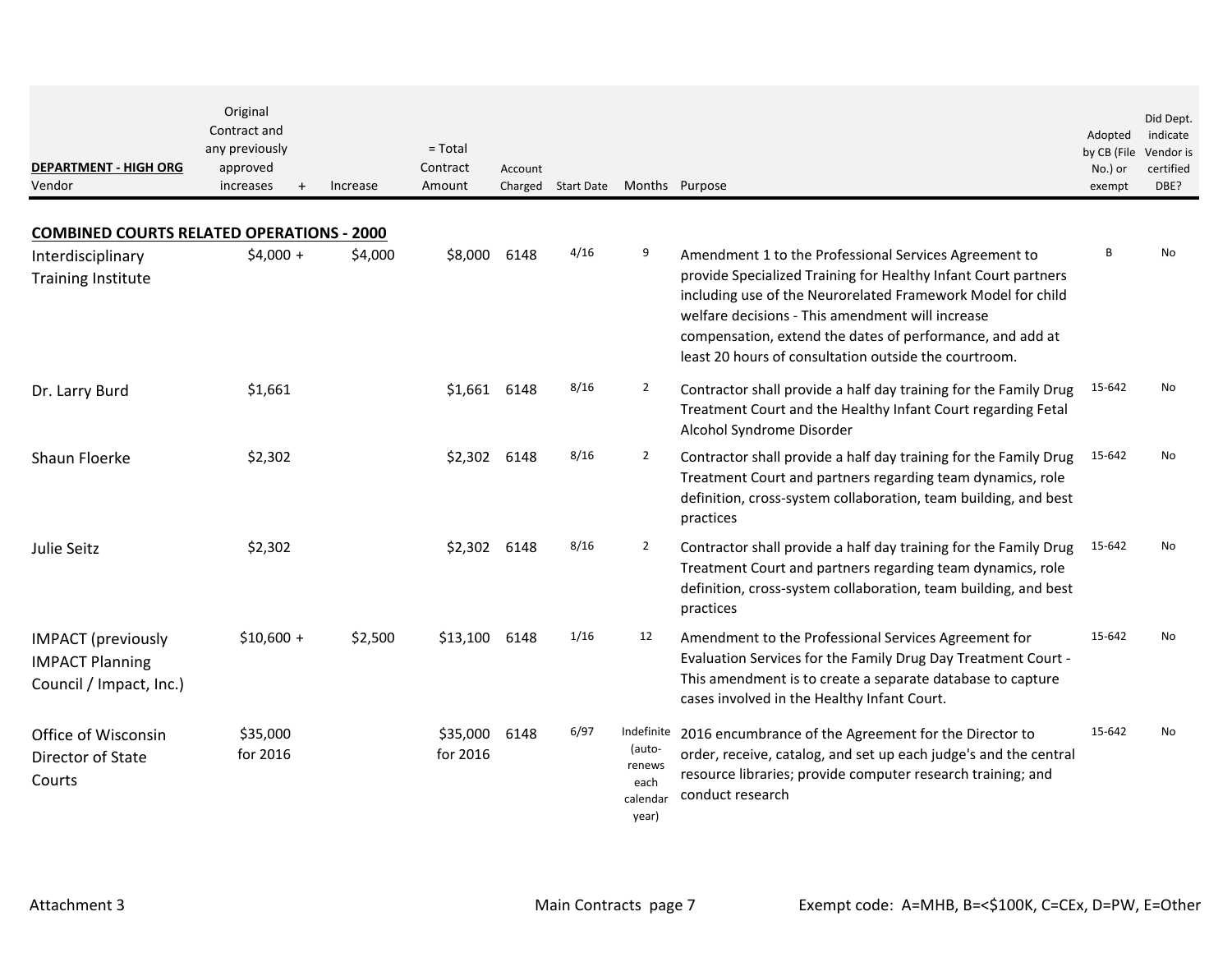| <b>DEPARTMENT - HIGH ORG</b><br>Vendor                     | Original<br>Contract and<br>any previously<br>approved<br>increases<br>$\ddot{}$ | Increase | $=$ Total<br>Contract<br>Amount | Account      | Charged Start Date | Months Purpose                                |                                                                                                                                                                                                                                                                                                                         | Adopted<br>by CB (File<br>No.) or<br>exempt | Did Dept.<br>indicate<br>Vendor is<br>certified<br>DBE? |
|------------------------------------------------------------|----------------------------------------------------------------------------------|----------|---------------------------------|--------------|--------------------|-----------------------------------------------|-------------------------------------------------------------------------------------------------------------------------------------------------------------------------------------------------------------------------------------------------------------------------------------------------------------------------|---------------------------------------------|---------------------------------------------------------|
| <b>COMBINED COURTS RELATED OPERATIONS - 2000 Continued</b> |                                                                                  |          |                                 |              |                    |                                               |                                                                                                                                                                                                                                                                                                                         |                                             |                                                         |
| Office of Wisconsin<br>Director of State<br>Courts         | \$139,829<br>for 2016                                                            |          | \$139,829<br>for 2016           | 6148         | 2/11               | (auto-<br>renews<br>each<br>calendar<br>year) | Indefinite 2016 encumbrance of the Agreement for the Director to<br>maintain and operate the Milwaukee Legal Resource Center in<br>the Courthouse; provide print materials and online services;<br>and equipment                                                                                                        | 15-642                                      | No.                                                     |
| <b>DEPARTMENT OF CHILD SUPPORT SERVICES - 2430</b>         |                                                                                  |          |                                 |              |                    |                                               |                                                                                                                                                                                                                                                                                                                         |                                             |                                                         |
| <b>Wisconsin Community</b><br>Services, Inc.               | \$15,000                                                                         |          | \$15,000                        | 6149         | 9/15               | 60                                            | 2016 encumbrance for the 2015-2020 New Pathways for<br>Fathers and Families Contract to provide job training,<br>educational, and employment services to low-income parents,<br>enabling them to be more active parents, work to support<br>their families and children, and fulfill their child support<br>obligations | 15-716                                      | No                                                      |
| <b>COMPTROLLER - 3700</b>                                  |                                                                                  |          |                                 |              |                    |                                               |                                                                                                                                                                                                                                                                                                                         |                                             |                                                         |
| Quarles & Brady                                            | \$102,533                                                                        |          | \$102,533 8026 in               | Org.<br>9960 | 1/14               | 36                                            | Professional Bond Counsel Services rendered through July 31,<br>2016, in connection with the Skyway/Midwest Hangars<br><b>Bankruptcy and Bond Matters</b>                                                                                                                                                               | 13-889                                      | No                                                      |
| SHERIFF - 4000<br><b>Wisconsin State Fair</b><br>Park      | \$1,277                                                                          |          | \$1,277                         | 6509         | 8/16               | $\mathbf{1}$                                  | Vendor License Agreement for rental of one booth and<br>electrical connection services at the State Fair's Expo Center to<br>recruit Deputy and Correctional Officer candidates                                                                                                                                         | B                                           | No                                                      |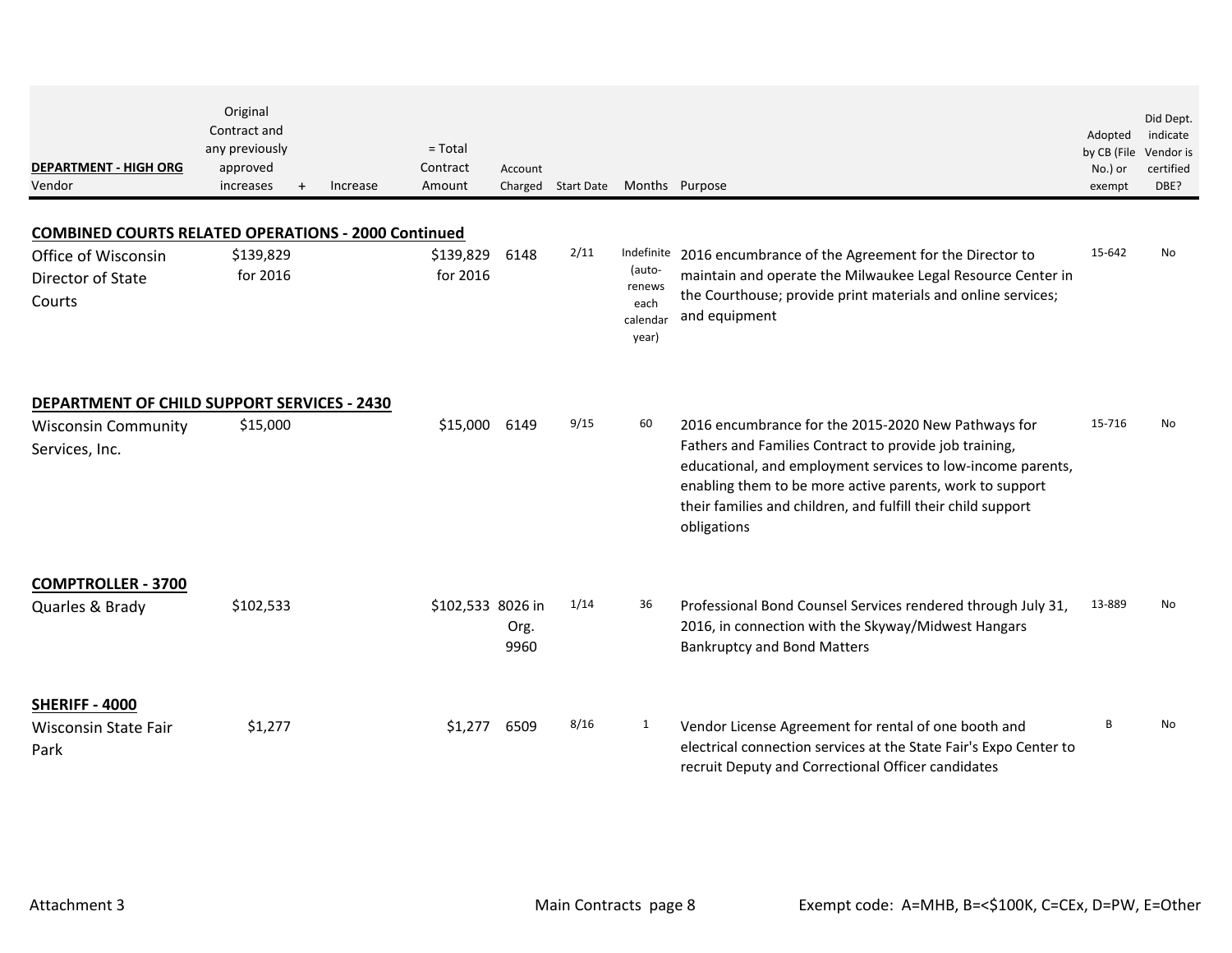| <b>DEPARTMENT - HIGH ORG</b><br>Vendor                                                   | Original<br>Contract and<br>any previously<br>approved<br>increases<br>$+$ | Increase    | $=$ Total<br>Contract<br>Amount | Account      | Charged Start Date Months Purpose |                |                                                                                                                                                                                                                                                            | Adopted<br>by CB (File<br>No.) or<br>exempt | Did Dept.<br>indicate<br>Vendor is<br>certified<br>DBE? |
|------------------------------------------------------------------------------------------|----------------------------------------------------------------------------|-------------|---------------------------------|--------------|-----------------------------------|----------------|------------------------------------------------------------------------------------------------------------------------------------------------------------------------------------------------------------------------------------------------------------|---------------------------------------------|---------------------------------------------------------|
| <b>HOUSE OF CORRECTION - 4300</b><br>Milwaukee Area<br><b>Technical College</b>          | $$139,485 +$                                                               | \$19,276    | \$158,761 8123                  |              | 7/02                              | 180            | Extension from 7/2016 to 6/2017 of the 2002 Professional<br>Service Contract for Operation of Learning Centers providing                                                                                                                                   | 08-63                                       | No                                                      |
|                                                                                          |                                                                            |             |                                 |              |                                   |                | adult basic education activities to inmates - County is<br>providing required matching funds of \$19,276 per the Adult<br>Education and Family Literacy Act.                                                                                               |                                             |                                                         |
| <b>DISTRICT ATTORNEY - 4500</b>                                                          |                                                                            |             |                                 |              |                                   |                |                                                                                                                                                                                                                                                            |                                             |                                                         |
| Christopher T. Tyre,<br>PhD                                                              | \$2,000                                                                    |             | \$2,000                         | 6109         | 11/15                             | 6              | Conduct an evaluation, provide a written report, and testify<br>regarding a petition for discharge from a Chapter 980<br>commitment                                                                                                                        | В                                           | <b>No</b>                                               |
| <b>MCDOT GMIA - 5040</b><br><b>Burns &amp; McDonnell</b><br>Engineering Company,<br>Inc. | \$115,000                                                                  |             | \$115,000                       | 6149         | 7/16                              | $\overline{2}$ | Professional Services Contract to provide an environmental<br>baseline at the Shell Facility jet fuel system at GMIA                                                                                                                                       | $\mathsf{C}$                                | No                                                      |
| <b>Standard Parking</b><br>Corporation                                                   | $$41,459,000 +$                                                            | \$2,300,000 | \$43,759,000                    | 6141<br>6142 | 9/09                              | 96             | Increase for Parking Management Services at GMIA                                                                                                                                                                                                           | 09-231                                      | No                                                      |
| DAS UTILITIES - 5500<br><b>GRAEF USA</b>                                                 | \$60,975                                                                   |             | \$60,975                        | 6331         | 8/16                              | 5              | Civil Engineering Design, Planning, and Management Services<br>to add fire hydrants, replace meter vault, and add a pressure-<br>reducing station along the North Avenue Water Main as part<br>of the County transferring its water main to another entity | C                                           | No                                                      |
| <b>DHHS BEHAVIORAL HEALTH DIVISION - 6300</b><br><b>Next Chapter Living</b><br>Center II | Estimated<br>\$20,000                                                      |             | Estimated<br>\$20,000           | 6148         | 8/16                              | 5              | Wraparound Milwaukee 2016 Fee-for-Service Agreement for<br><b>Group Home Care Services</b>                                                                                                                                                                 | A                                           | No                                                      |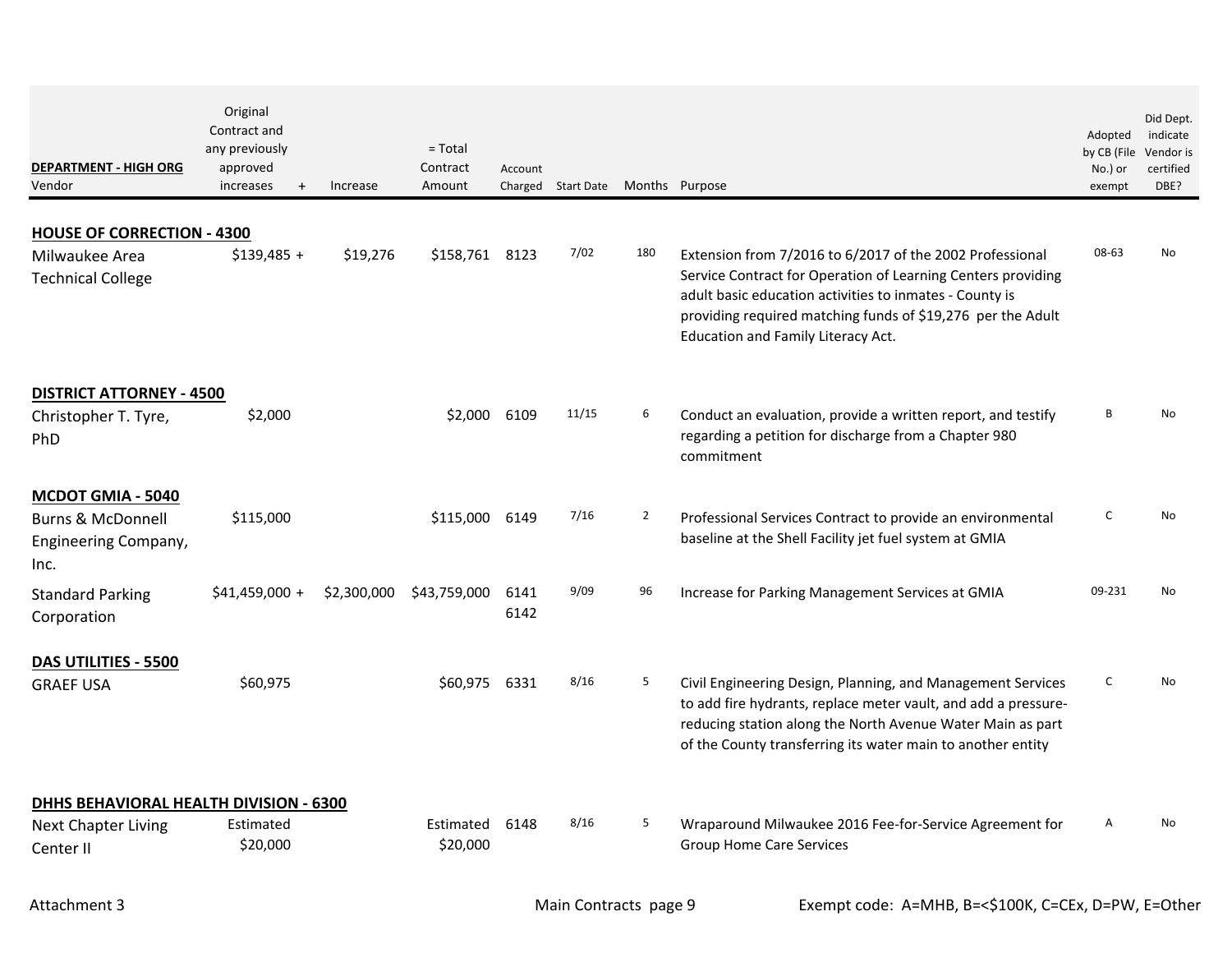| <b>DEPARTMENT - HIGH ORG</b><br>Vendor                                | Original<br>Contract and<br>any previously<br>approved<br>increases | $\ddot{}$ | Increase | $=$ Total<br>Contract<br>Amount | Account | Charged Start Date |    | Months Purpose                                                                                                                                                                                                                                               | Adopted<br>by CB (File<br>No.) or<br>exempt | Did Dept.<br>indicate<br>Vendor is<br>certified<br>DBE? |
|-----------------------------------------------------------------------|---------------------------------------------------------------------|-----------|----------|---------------------------------|---------|--------------------|----|--------------------------------------------------------------------------------------------------------------------------------------------------------------------------------------------------------------------------------------------------------------|---------------------------------------------|---------------------------------------------------------|
| DHHS BEHAVIORAL HEALTH DIVISION - 6300 Continued                      |                                                                     |           |          |                                 |         |                    |    |                                                                                                                                                                                                                                                              |                                             |                                                         |
| Shelly T. Silfven, PhD                                                | \$8,000                                                             |           |          | \$8,000                         | 6050    | 8/16               | 12 | 2016 Professional Services Contract for Consultation and<br>Administrative Assistance with applying for Association of<br>Psychological Postdoctoral and Internship Centers<br>membership on behalf of the BHD Psychology Postdoctoral<br>Fellowship Program | $\mathsf{A}$                                | No                                                      |
| Family Services of<br>Southern Wisconsin &<br>Northern Illinois, Inc. | \$400                                                               |           |          | \$400                           | 6148    | 6/16               | 4  | Wraparound Milwaukee Time-Limited Agreement - This Out-of-<br>Network Provider agrees to provide Individual/Family Therapy-<br>Office Services to youth.                                                                                                     | Α                                           | No.                                                     |
| Jewish Family Services                                                | \$1,353                                                             |           |          | \$1,353                         | 6148    | 7/16               | 3  | Wraparound Milwaukee Time-Limited Agreement - This Out-of-<br>Network Provider agrees to provide Individual/Family Therapy-<br>Office and Treatment Plan Meeting Attendance Services to<br>youth.                                                            | A                                           | No                                                      |
| <b>Center for Anxiety</b><br><b>Disorders</b>                         | \$3,408                                                             |           |          | \$3,408                         | 6148    | 6/16               | 6  | Wraparound Milwaukee Time-Limited Agreement - This Out-of-<br>Network Provider agrees to provide In-Home Services to<br>youth.                                                                                                                               | A                                           | No                                                      |
| Family Services of<br>Southern Wisconsin &<br>Northern Illinois, Inc. | \$2,000                                                             |           |          | \$2,000                         | 6148    | 7/16               | 3  | Wraparound Milwaukee Time-Limited Agreement - This Out-of-<br>Network Provider agrees to provide Individual/Family Therapy-<br>Office Services to youth.                                                                                                     | Α                                           | No                                                      |
| Family Services of<br>Southern Wisconsin &<br>Northern Illinois, Inc. | \$1,500                                                             |           |          | \$1,500                         | 6148    | 4/16               | 3  | Wraparound Milwaukee Time-Limited Agreement - This Out-of-<br>Network Provider agrees to provide Individual/Family Therapy-<br>Office and Treatment Plan Meeting Attendance Services to<br>youth.                                                            | A                                           | No.                                                     |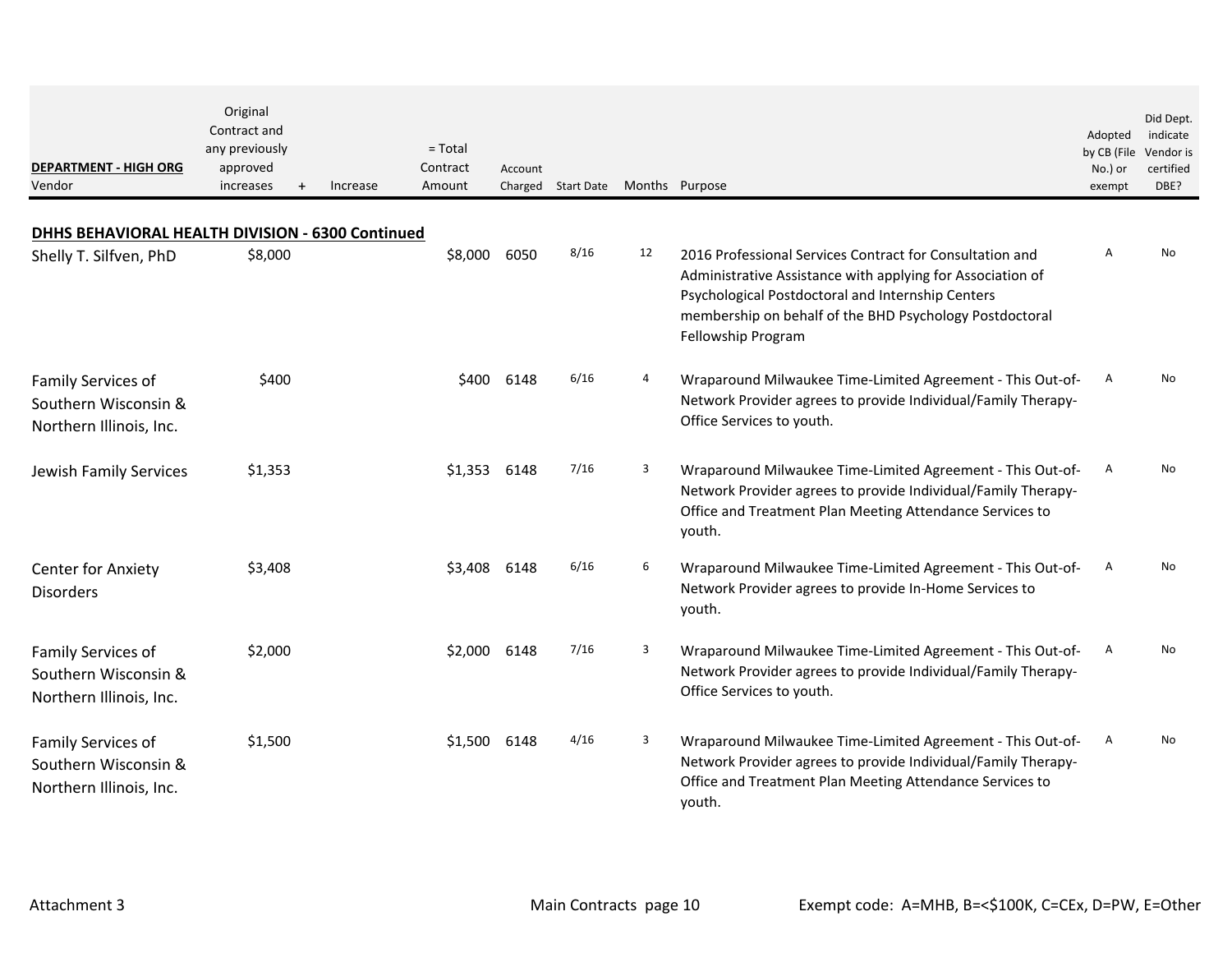| <b>DEPARTMENT - HIGH ORG</b><br>Vendor                                                             | Original<br>Contract and<br>any previously<br>approved<br>increases<br>$\ddot{}$ | Increase | $= Total$<br>Contract<br>Amount | Account | Charged Start Date |   | Months Purpose                                                                                                                                                                                    | Adopted<br>by CB (File<br>No.) or<br>exempt | Did Dept.<br>indicate<br>Vendor is<br>certified<br>DBE? |
|----------------------------------------------------------------------------------------------------|----------------------------------------------------------------------------------|----------|---------------------------------|---------|--------------------|---|---------------------------------------------------------------------------------------------------------------------------------------------------------------------------------------------------|---------------------------------------------|---------------------------------------------------------|
| DHHS BEHAVIORAL HEALTH DIVISION - 6300 Continued                                                   |                                                                                  |          |                                 |         |                    |   |                                                                                                                                                                                                   |                                             |                                                         |
| <b>Visions Etiquette</b><br>Training & Image<br>Counseling dba<br>Foundations for<br>Freedom, Inc. | \$1,500                                                                          |          | \$1,500                         | 6148    | 6/16               | 7 | Wraparound Milwaukee Time-Limited Agreement - This Out-of-<br>Network Provider agrees to provide Individual/Family Training<br>and Support and Team Meeting Attendance Services to youth.         | $\mathsf{A}$                                | No                                                      |
| Anthony Hale                                                                                       | \$1,280                                                                          |          | \$1,280                         | 6148    | 8/16               | 5 | Wraparound Milwaukee Time-Limited Agreement - This Out-of-<br>Network Provider agrees to provide Medication Management<br>Services to youth.                                                      | A                                           | N <sub>0</sub>                                          |
| <b>Honey Creek</b><br>Counseling & Recovery<br>Services LLC                                        | Approx.<br>\$10,000                                                              |          | Approx.<br>\$10,000             | 8136    | 8/16               | 5 | 2016 Fee-for-Service Agreement to provide services within the<br><b>Comprehensive Community Services Program</b>                                                                                  | Α                                           | No                                                      |
| Family Services of<br>Southern Wisconsin &<br>Northern Illinois, Inc.                              | \$1,500                                                                          |          | \$1,500                         | 6148    | 6/16               | 4 | Wraparound Milwaukee Time-Limited Agreement - This Out-of-<br>Network Provider agrees to provide Individual/Family Therapy-<br>Office and Treatment Plan Meeting Attendance Services to<br>youth. | A                                           | No                                                      |
| Anthony Hale                                                                                       | \$1,280                                                                          |          | \$1,280                         | 6148    | 8/16               | 5 | Wraparound Milwaukee Time-Limited Agreement - This Out-of-<br>Network Provider agrees to provide Medication Management<br>Services to youth.                                                      | A                                           | No                                                      |
| Competitive Edge                                                                                   | \$2,048                                                                          |          | \$2.048                         | 6148    | 8/16               | 5 | Wraparound Milwaukee Time-Limited Agreement - This Out-of-<br>Network Provider agrees to provide Equine Therapy Services<br>to youth.                                                             | A                                           | No                                                      |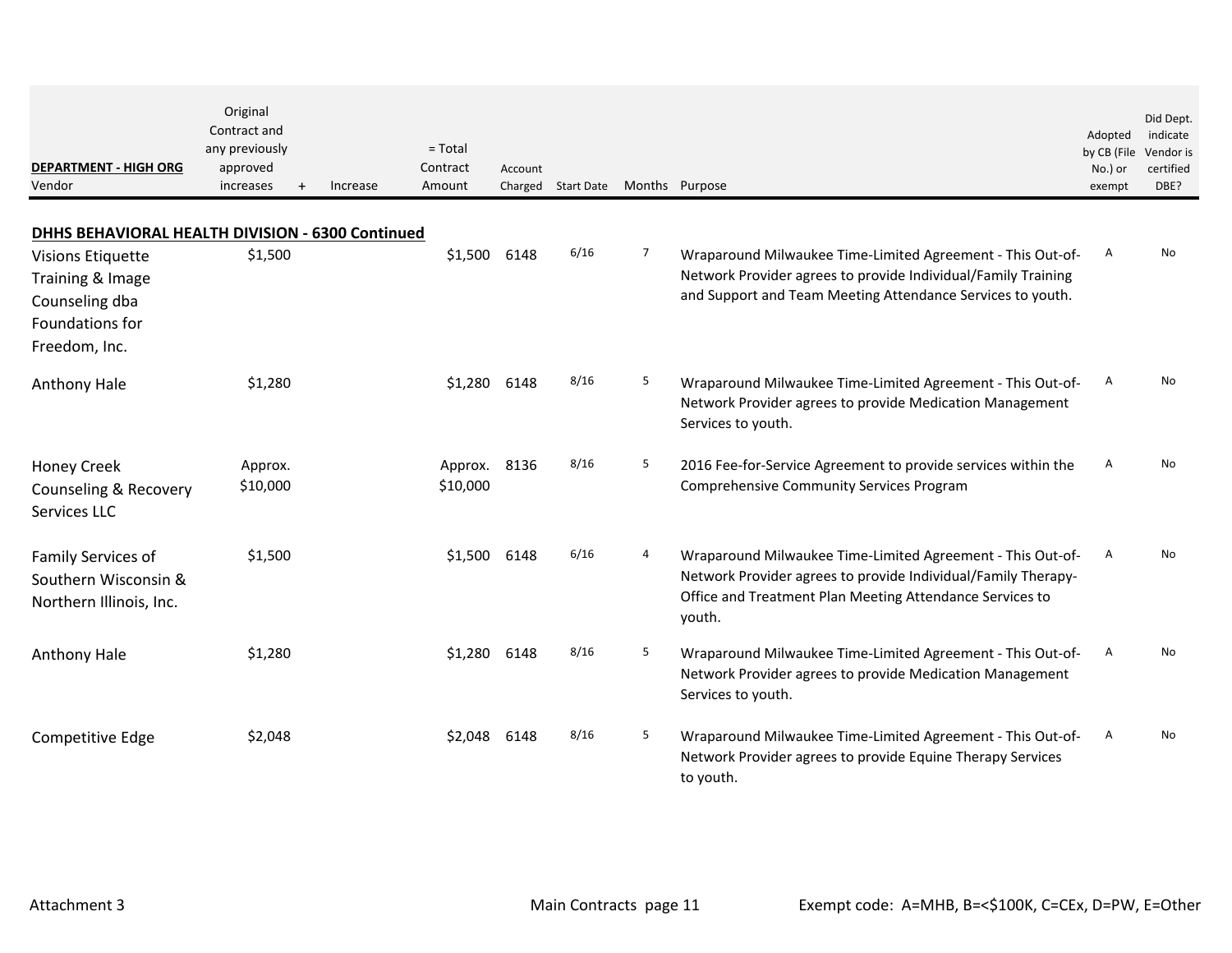| <b>DEPARTMENT - HIGH ORG</b><br>Vendor                                   | Original<br>Contract and<br>any previously<br>approved<br>increases<br>$+$ | Increase | $= Total$<br>Contract<br>Amount | Account | Charged Start Date | Months Purpose              |                                                                                                                                                                                                                                                                                                                            | Adopted<br>by CB (File<br>No.) or<br>exempt | Did Dept.<br>indicate<br>Vendor is<br>certified<br>DBE? |
|--------------------------------------------------------------------------|----------------------------------------------------------------------------|----------|---------------------------------|---------|--------------------|-----------------------------|----------------------------------------------------------------------------------------------------------------------------------------------------------------------------------------------------------------------------------------------------------------------------------------------------------------------------|---------------------------------------------|---------------------------------------------------------|
|                                                                          |                                                                            |          |                                 |         |                    |                             |                                                                                                                                                                                                                                                                                                                            |                                             |                                                         |
| <b>DEPARTMENT ON AGING - 7900</b><br>James J. Schmidlkofer<br>Consulting | \$6,500                                                                    |          | \$6,500                         | 6148    | 5/16               | 7                           | Professional Services Contract to service as the Consultant for<br>the 2017-2018 Milwaukee County Area Plan for Older People<br>2016 planning process                                                                                                                                                                      | B                                           | No                                                      |
| Midland Video<br>Productions                                             | \$10,500                                                                   |          | \$10,500                        | 6149    | 11/15              | 9                           | Professional Services Contract to produce a 6-minute video<br>informing current and potential consumers about senior<br>programs, services, and opportunities funded by the<br>Department on Aging and to recognize the Older Americans<br>Act 50th Anniversary / Milwaukee County Department on<br>Aging 25th Anniversary | 16-528                                      | No.                                                     |
| Interfaith Older Adult<br>Program, Inc.                                  | $$472,158 +$                                                               | \$66,000 | \$538,158                       | 8123    | 1/16               | 12                          | Amendment to the 2016 Purchase of Service Contract for<br>Family Caregiver Support and Alzheimer's Disease Direct<br>Service - The Wisconsin Department of Health Services has<br>increased its direct services award.                                                                                                     | 16-524                                      | No                                                      |
| <b>DEPARTMENT OF FAMILY CARE - 7990</b>                                  |                                                                            |          |                                 |         |                    |                             |                                                                                                                                                                                                                                                                                                                            |                                             |                                                         |
| Impact, Inc.                                                             | $$2,400 +$<br>annually                                                     | \$0      | \$2,400<br>annually             | 6149    | 1/14               | $12 +$<br>auto-<br>renewing | First Amendment to the Professional Services Contract in<br>order to replace Exhibit A with a new Exhibit A - Impact shall<br>provide answering and on-call services outside of standard<br>business hours.                                                                                                                | B                                           | No                                                      |
| Guest House of<br>Milwaukee, Inc.                                        | $$390,385 +$                                                               | \$0      | \$390,385                       | 8413    | 1/16<br>10/15      | 12                          | Amendment of the 2016 Purchase of Service Contract to<br>administer the Safe Haven Program for homeless adults - This<br>amends the contract period to be consistent with the federal<br>fiscal year and the Housing and Urban Development grant.                                                                          | 16-405<br>15-746                            | No                                                      |
| Salvation Army,<br><b>Greater Milwaukee</b><br>Chapter                   | $$55,000 +$                                                                | \$35,000 | \$90,000                        | 8124    | 1/16               | 12                          | Amendment increasing the 2016 Case Management Services<br>for chronically homeless individuals enrolled in the My Home<br>program in order to fund an additional case manager for the<br>remaining seven months of 2016                                                                                                    | 16-335                                      | No                                                      |